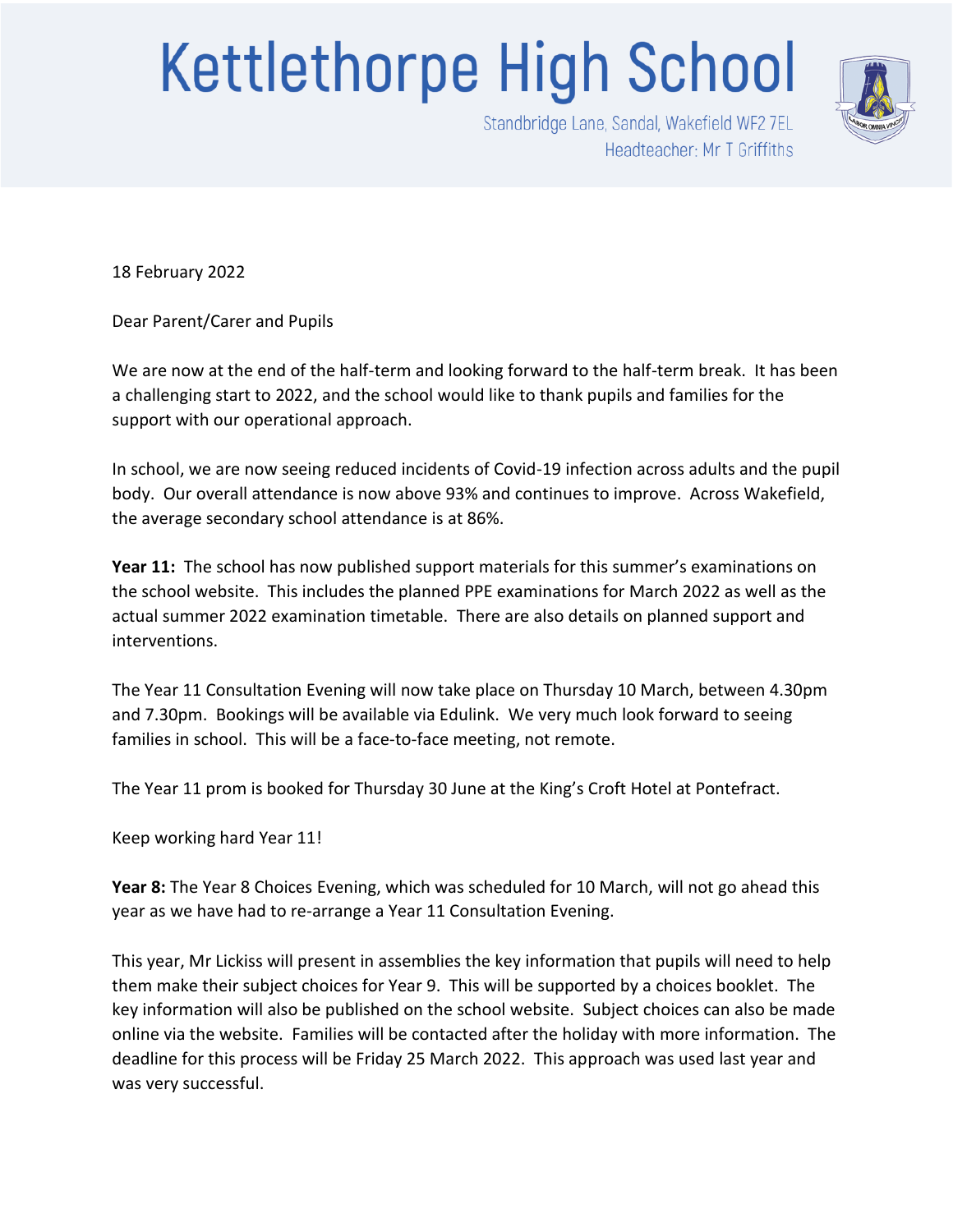**Lesson start times:** As we return to more normal working routines we will be returning, after the half-term break, to the use of bells for the start and end of timetabled lessons. We are also introducing a second bell between Period 1 and 2 and between Period 4 and 5. This will mean a bell will ring for the end of the period with the pupils then having five minutes to move to the following period. When the bell rings at the end of the five minutes, the lesson is underway and pupils arriving after the bell will be marked late.

At the start of the new half-term, we will be talking through these arrangements in year group assemblies.

**Safer Schools:** The school continues to promote active transport to schools on bicycles. Training courses at Thornes Park are available for staff and parent/carer cycle leader training. If you are interested in this, please contact Mrs M Mumby, [mmumby@kettlethorpe.wakefield.sch.uk](mailto:mmumby@kettlethorpe.wakefield.sch.uk)

On Friday 04 March, from 2pm in the school's bike sheds, pupils will be able to have their bikes marked and registered. This will assist if a pupil's bike was ever stolen. If pupils want to register their bike, please email Mrs M Mumby, [mmumby@kettlethorpe.wakefield.sch.uk](mailto:mmumby@kettlethorpe.wakefield.sch.uk)

**World Book Day:** On Thursday 03 March, we will be celebrating World Book Day. Our theme is heroes and we will be linking to Daedalus and Icarus, from Greek mythology, across the day. This year, pupils and staff have the option of dressing up as their favourite hero if they would like to for the day.

**Richer Reading Year 7 and 8:** This continues to go well. Do please talk to your children about what they are reading in lessons with their teachers. After the half-term break, we will, once again, be putting up reading books on racks around the school. These books are free to any pupil to take and the approach is part of our school strategy to encourage the pupils in school to read for fun. This week, we had wrapped books available for collection, this was our 'blind date with a book'.

**Pupil News:** Well done to the following pupils:

- Abigail Duggan, Year 8, for winning bronze and silver medals in the European Taekwondo championships that were held in Chesterfield.
- Oscar Owen, Year 7, for winning the Barnsley under-12 table tennis finals.

An ex-pupil, Billy Wilson-French, featured in a BBC3 documentary called 'Freeze'. This detailed the training journeys of potential Olympic competitors. Billy is an international ice skater who